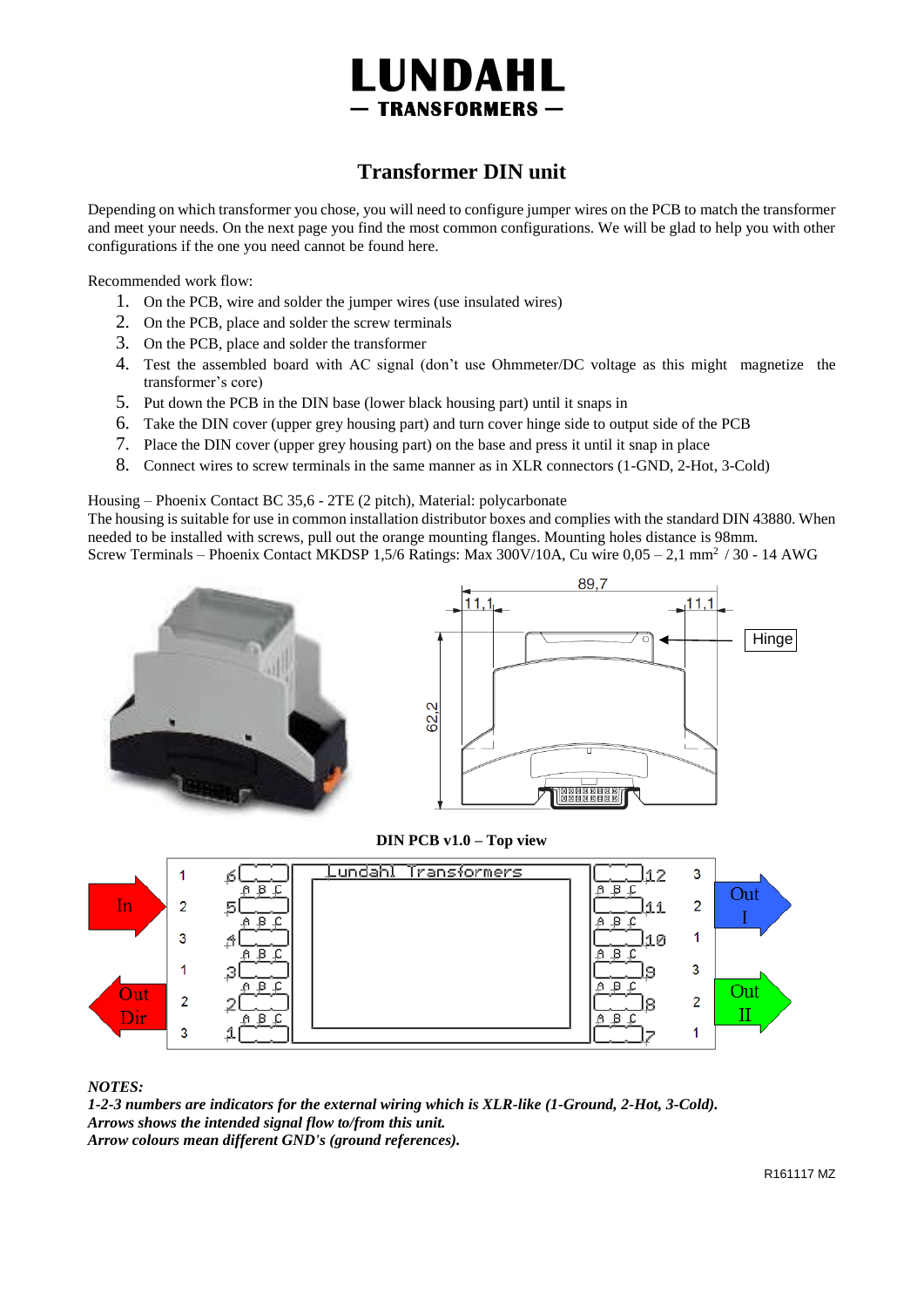

**Recommended PCB configurations (with reservation for typographical mistakes, inaccuracies or omissions)**

# **LL1527, LL1527XL**

**(Important: Ground pin "E" of the transformer should be oriented towards OUT I & II side of the PCB)**

Ratio 1:1 (serial : serial) In – Dir Out – Out I

| Connect 1A with 1B | Connect 7B with 10C  |
|--------------------|----------------------|
| Connect 3A with 3B | Connect 8B with 11C  |
| Connect 5A with 5B | Connect 9A with 11A  |
| Connect 6A with 6B | Connect 12B with 12C |
| Connect 2A with 5C |                      |
| Connect 1C with 4A |                      |
| Connect 2C with 4C |                      |

Ratio 1:1 (parallel : parallel) In – Dir Out – Out I

| Connect 1A with 1B | Connect 7B with 10C  |
|--------------------|----------------------|
| Connect 2A with 2B | Connect 8A with 11A  |
| Connect 3A with 3B | Connect 9A with 12A  |
| Connect 4A with 4B | Connect 11B with 11C |
| Connect 5A with 5B | Connect 12C with 12C |
| Connect 6A with 6B |                      |
| Connect 1C with 4C |                      |
| Connect 2C with 5C |                      |

Ratio 1:2 (parallel : serial) In – Dir Out – Out I

| Connect 1A with 1B | Connect 7B with 10C  |
|--------------------|----------------------|
| Connect 2A with 2B | Connect 8B with 11C  |
| Connect 3A with 3B | Connect 9A with 11A  |
| Connect 4A with 4B | Connect 12B with 12C |
| Connect 5A with 5B |                      |
| Connect 6A with 6B |                      |
| Connect 1C with 4C |                      |
| Connect 2C with 5C |                      |

Important note: Ground reference should be provided for position 10 for proper transformer operation (see transformer's data sheet).

## **LL1540**

# **(Important: Ground pin "E" of the transformer should be oriented towards OUT I & II side of the PCB)**

Ratio 1:1 (serial : serial) In – Dir Out – Out I

| Connect 1A with 1B | Connect 7B with 10C  |
|--------------------|----------------------|
| Connect 3A with 3B | Connect 8B with 11C  |
| Connect 5A with 5B | Connect 9A with 11A  |
| Connect 6A with 6B | Connect 12B with 12C |
| Connect 2A with 5C |                      |
| Connect 1C with 4A |                      |
| Connect 2C with 4C |                      |
|                    |                      |

Important note: Ground reference should be provided for position 10 for proper transformer operation (see transformer's data sheet).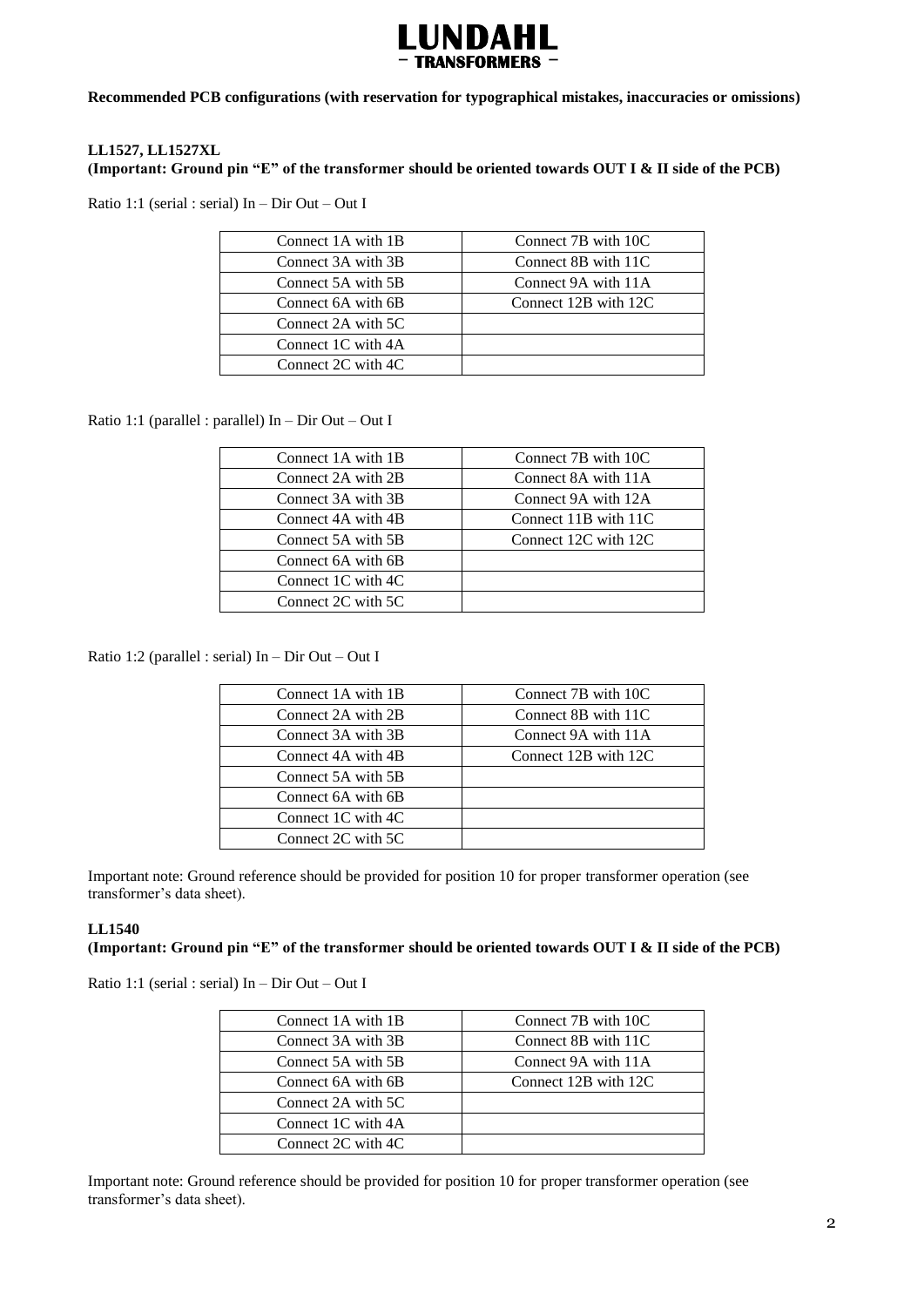

## **LL1570 – LL1570XL**

Ratio 1:1 (serial : serial) In – Dir Out – Out I

| Connect 1A with 1B | Connect 7A with 10A  |
|--------------------|----------------------|
| Connect 3A with 3B | Connect 8B with 11C  |
| Connect 5A with 5B | Connect 9A with 11A  |
| Connect 6A with 6B | Connect 10B with 10C |
| Connect 2A with 5C | Connect 12B with 12C |
| Connect 1C with 4A |                      |
| Connect 2C with 4C |                      |

Ratio 1:1 (parallel : parallel) In – Dir Out – Out I

| Connect 1A with 1B | Connect 7A with 10A  |
|--------------------|----------------------|
| Connect 2A with 2B | Connect 8A with 11A  |
| Connect 3A with 3B | Connect 9A with 12A  |
| Connect 4A with 4B | Connect 10B with 10C |
| Connect 5A with 5B | Connect 11B with 11C |
| Connect 6A with 6B | Connect 12C with 12C |
| Connect 1C with 4C |                      |
| Connect 2C with 5C |                      |

Ratio 1:2 (parallel : serial) In – Dir Out – Out I

| Connect 1A with 1B | Connect 7A with 10A  |
|--------------------|----------------------|
| Connect 2A with 2B | Connect 8B with 11C  |
| Connect 3A with 3B | Connect 9A with 11A  |
| Connect 4A with 4B | Connect 10B with 10C |
| Connect 5A with 5B | Connect 12B with 12C |
| Connect 6A with 6B |                      |
| Connect 1C with 4C |                      |
| Connect 2C with 5C |                      |

Important note: Ground reference should be provided for positions 6 (IN-1) and 10 (OUT I-1) for proper transformer operation (see LL1570, LL1570XL data sheet).

Splitting In – Dir Out – Out I – Out II

| Connect 1A with 1B | Connect 7B with 7C   |
|--------------------|----------------------|
| Connect 2A with 2B | Connect 8B with 8C   |
| Connect 3A with 3B | Connect 9B with 9C   |
| Connect 4A with 4B | Connect 10B with 10C |
| Connect 5A with 5B | Connect 11B with 11C |
| Connect 6A with 6B | Connect 12B with 12C |
| Connect 1C with 4C |                      |
| Connect 2C with 5C |                      |

Important note: Ground reference should be provided for positions 3 (and/or 6) (IN-1 and/or DIR OUT-1), 7 (OUT II-1) and 10 (OUT I-1) for proper transformer operation (see LL1570, LL1570XL data sheet).